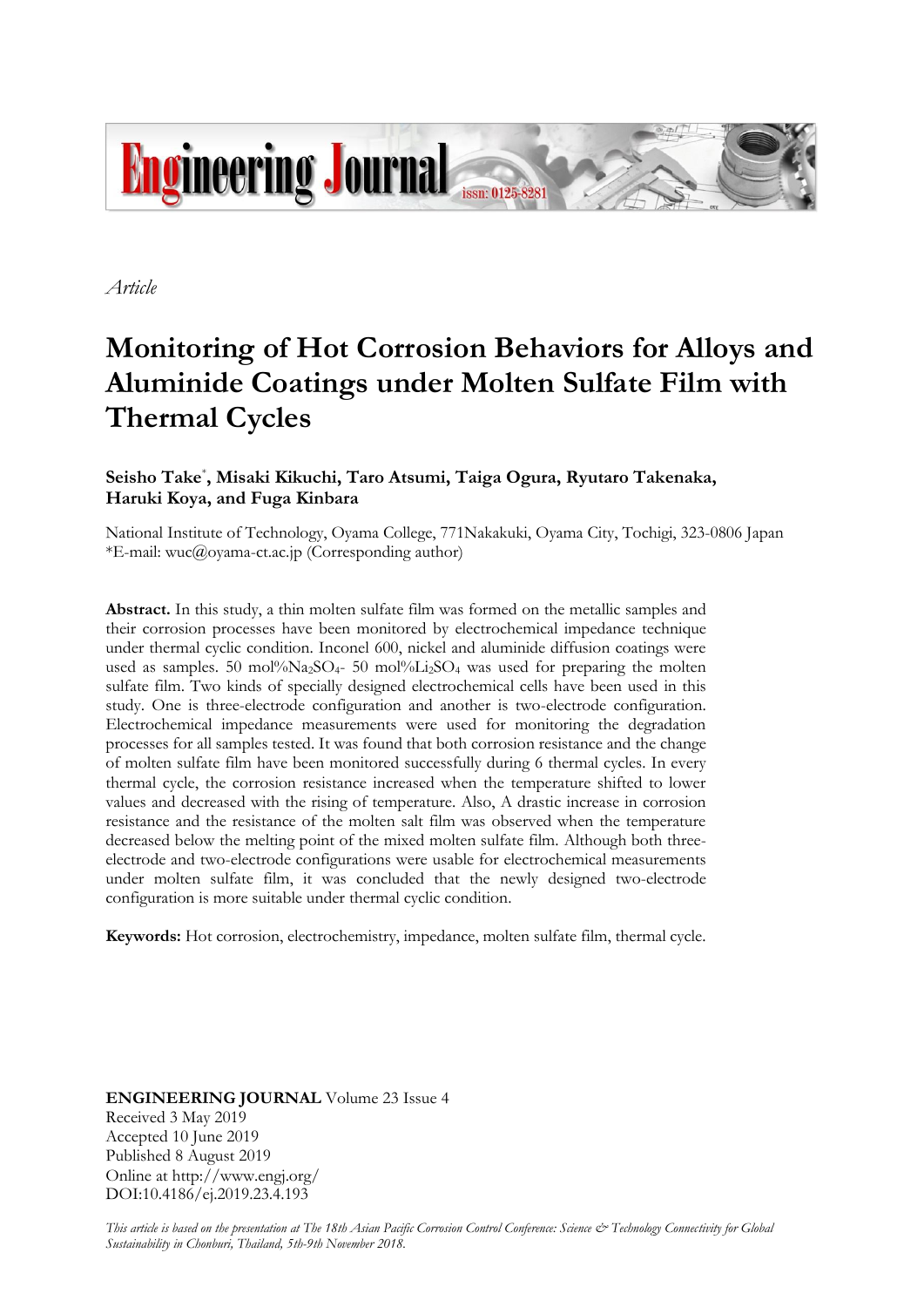# **1. Introduction**

Hot corrosion occurs on the metallic components of jet engines, gas turbines, boilers and waste burning furnaces [1, 2]. It is a kind of accelerated corrosion caused by the existence of molten salt on the surface of metallic materials. Recently, materials used for certain components of new type nuclear reactor (Molten Salt Reactor, MSR) and electrode materials for Molten Carbonate Fuel Cell (MCFC) also encounter accelerated corrosion caused by molten salts [3, 4]. Since molten salt is electrolyte, the mechanism of hot corrosion is considered to be an electrochemical process. Therefore, electrochemical methods such as potential dynamic polarization (Tafel extrapolation), open potential measurement and electrochemical impedance measurement have been used by researchers to study hot corrosion or to evaluate hot corrosion resistance of materials [5- 10]. However, most of the studies have been conducted in bulk molten salt which is not the exact situation encountered in real environments. Hot corrosion happens when a molten salt thin film forms on the surface of metallic component. There are many different aspects between bulk molten salt and thin molten salt film such as the diffusion rates of environmental gases to the surface of metallic components, the changes in chemical composition of molten salt film or even the decomposition of molten salt due to the rapid changes of gas pressure. Also, corrosion products can be carried away from the corrosion spots in the case of bulk molten salt by convection or diffusion and it may have effect on the sequential degradation process of metallic materials. Consequently, it is questionable for conducting studies of hot corrosion with electrochemical methods in bulk molten salt. On the other hand, not all electrochemical methods are suitable for studying hot corrosion mechanism especially for monitoring hot corrosion process. It is well known that electrochemical impedance technique is very useful for monitoring corrosion process and for understanding the characteristics of interfaces between metals and electrolytes. Compared to other electrochemical techniques, one of its advantages is that by applying a small amplitude of AC signal, it gives almost no damage to the tested corrosion process and thus long-term monitoring of corrosion process can be achieved. Electrochemical impedance technique has been widely used for different type of corrosion in aqueous solutions [11-13]. However, due to some difficulties for setting up electrochemical cell suitable for measurements under molten salt conditions at high temperature, application of electrochemical impedance to study of hot corrosion especially under molten salt film conditions has been rarely reported.

The corrosion of heat resistant alloys and protective aluminide coatings under molten salt film condition has been carried out in our lab with electrochemical techniques such as measuring changes in corrosion potential (Ecorr), Tafel extrapolation from polarization curves and electrochemical impedance [14-21]. In our previous researches, corrosion behavior and corrosion rates of alloys were investigated by potentiodynamic polarization under molten sulfate film condition. It was found that the oxygen partial pressure had a significant effect on polarization behavior of alloys under molten sulfate film condition. Corrosion rates of alloys changed greatly with the change in oxygen partial pressure. We also applied electrochemical impedance technique to the monitoring the impedance behaviors and corrosion resistance of alloys or protective coatings under molten salt film condition with an electrochemical cell designed especially for electrochemical measurements under molten salt condition [20]. Furthermore, in order to simulate the operating conditions for alloys and protective coatings more practically, the degradation processes of Inconel 600 and aluminide diffusion coatings were monitored by electrochemical impedance measurements under molten sulfate film with two thermal cycles [21]. In this study, up to 6 thermal cycles were applied for confirming the possibility and credibility of the electrochemical cell especially designed for measurements under molten salt film. Also, a new two-electrode configuration cell for electrochemical impedance monitoring was developed and applied to evaluating the degradation processes of metallic materials under molten sulfate film with thermal cycles.

# **2. Experimental**

Inconel 600 alloy, pure nickel (99.9%) and aluminide diffusion coatings on Inconel 600 (3 mm in width, 0.5 mm in thickness and 100 mm in length) were used in this study. The chemical composition of Inconel 600 is shown in Table 1. Aluminide diffusion coatings on Inconel 600 were prepared by pack cementation method. Inconel 600 was used as the substrate for aluminide diffusion coatings. After being polished by sanding paper to 2000 grit, it was cleaned with acetone in an ultrasonic bath. Then, it was put into a ceramic boat with a mixture powder of Al, Al<sub>2</sub>O<sub>3</sub> and NH<sub>4</sub>Cl (Al<sub>2</sub>O<sub>3</sub>75 wt%, Al 20 wt%, NH<sub>4</sub>Cl 5 wt%). The aluminide coating was obtained by heat treatment at 800°C for one hours under argon atmosphere. In order to fit the specially designed electrochemical cell, all samples used in this study were fabricated into an "L" shape [21].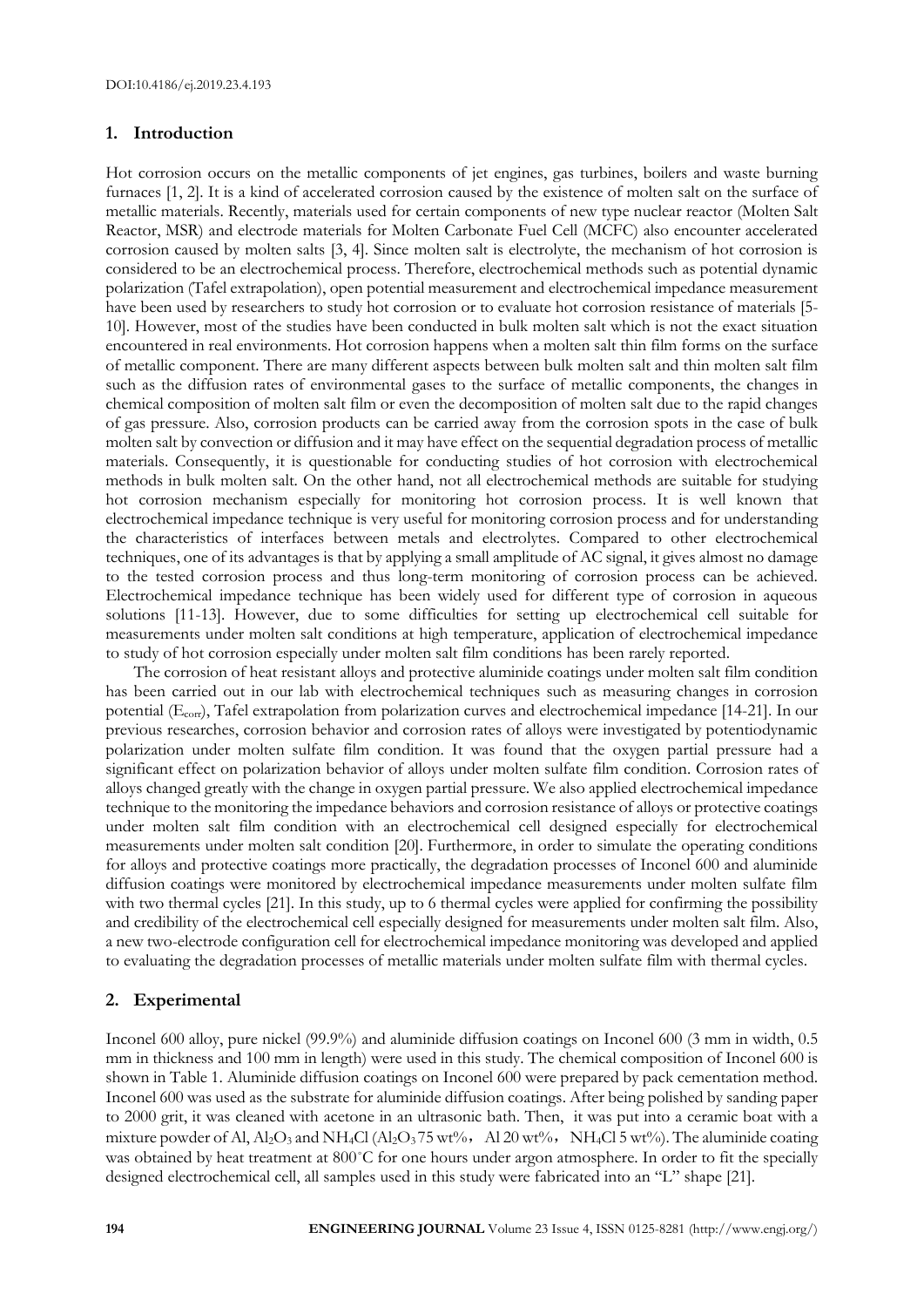Table 1. Chemical composition of Inconel 600.

|     | $ -$<br>. . |                               |               |
|-----|-------------|-------------------------------|---------------|
| . . |             | $\overline{\phantom{0}}$<br>v | $\sim$ $\sim$ |

A mixture of 50 mol%  $Na_2SO_4$ -50 mol% Li<sub>2</sub>SO<sub>4</sub> was used as the molten sulfate resource for forming molten salt film. The melting point of the sulfate mixture was confirmed as 470˚C by Differential Thermal Analysis (DTA) in our previous study [21]. Up to six thermal cycles were applied during the electrochemical impedance measurements. In order to monitor the behavior of both alloys and molten salt film itself, temperature range for thermal cycle was set from 450˚C to 800˚C (450˚C to 700˚C for nickel). The raising and lowering rate for temperature were  $3^{\circ}$ C/min and  $1.6^{\circ}$ C/min, respectively (Fig. 1).



Fig. 1. Schematic diagram of thermal cycle. Temperature range: 450˚C~800˚C, raising rate: 3˚C/min, lowering rate: 1.6˚C/min, holding time at 800˚C: 30min (60 min for the first cycle).

The monitoring of hot corrosion processes of Inconel 600 and aluminide diffusion coating was conducted by electrochemical impedance measurement. Two types of electrochemical cell arrangement were designed especially for electrochemical impedance measurements under molten salts film. One is threeelectrode configuration. Figure 2 shows the schematic diagram of the specially designed three-electrode configuration cell. Reference electrode, which is Ag/Ag-1 electrode sealed in a mullite tube, was installed on the surface of working electrode and the platinum wire was wrapped on the reference electrode as the counter electrode. Another type of electrochemical cell used in this study is two-electrode configuration. Two same samples were used in this configuration. One is served as working electrode, another is served as both counter electrode and reference electrode. For both cell configurations, before starting the measurements of electrochemical impedance, the crucible filled with molten sulfate was manually raised up in order to let the electrodes be immersed into molten sulfate for a few seconds. Then the crucible was lower down and a molten salt film was formed on the electrodes. Impedance measurements were conducted within a frequency range from  $2x10^4$  Hz to  $10^{-1}$  Hz. The amplitude of AC voltage applied is  $10$  mV.

# **3. Results and Discussion**

Monitoring of degradation processes for alloys and aluminide protective coatings under molten sulfate film with 6 thermal cycles has been conducted with both three-electrode and two-electrode configuration electrochemical cells. Results obtained with three-electrode and two-electrode configuration cells will be discussed, respectively.

#### **3.1. Results with Three-electrode Configuration**

#### 3.1.1. Impedance behaviors of Inconel 600 and aluminide coatings

Figure 3 shows the impedance behavior for Inconel 600 and its change with temperature under molten sulfate film at the second thermal cycle. It can be seen that the impedance within the tested frequency range increased with the decreasing of temperature. It was also found that impedance behaviour at 450˚C differs greatly from those observed at higher temperature. At 450˚C, much higher impedance value at high frequency was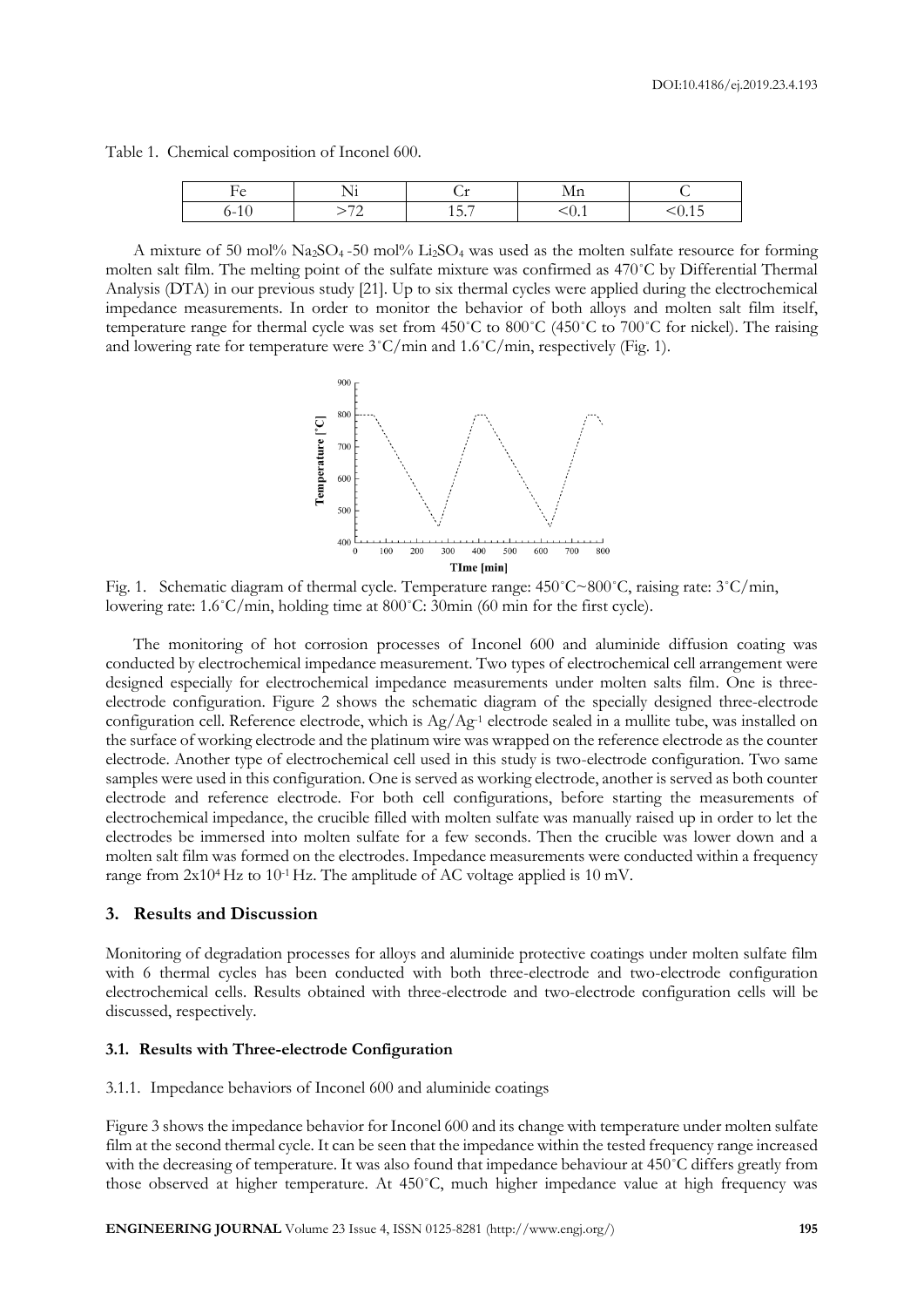observed. As reported before, the abrupt increase of impedance value is due to the solidification of molten sulfate film since its melting point was confirmed as 470˚C [21]. Similar changes in impedance behavior with temperature were observed in every thermal cycle.



Fig. 2. Electrochemical cell designed for electrochemical measurements under molten salt film condition.



Fig. 3. Impedance behavior for Inconel 600 and its change with temperature under molten sulfate film during the second thermal cycle. The test was conducted with three-electrode configuration electrochemical cell.

The impedance behavior of aluminide diffusion coating on Inconel 600 and its change with temperature under molten salt film at second thermal cycle was shown in Fig. 4. Similar to Inconel 600, impedance increased with the decreasing of temperature and a large increase of impedance was observed when the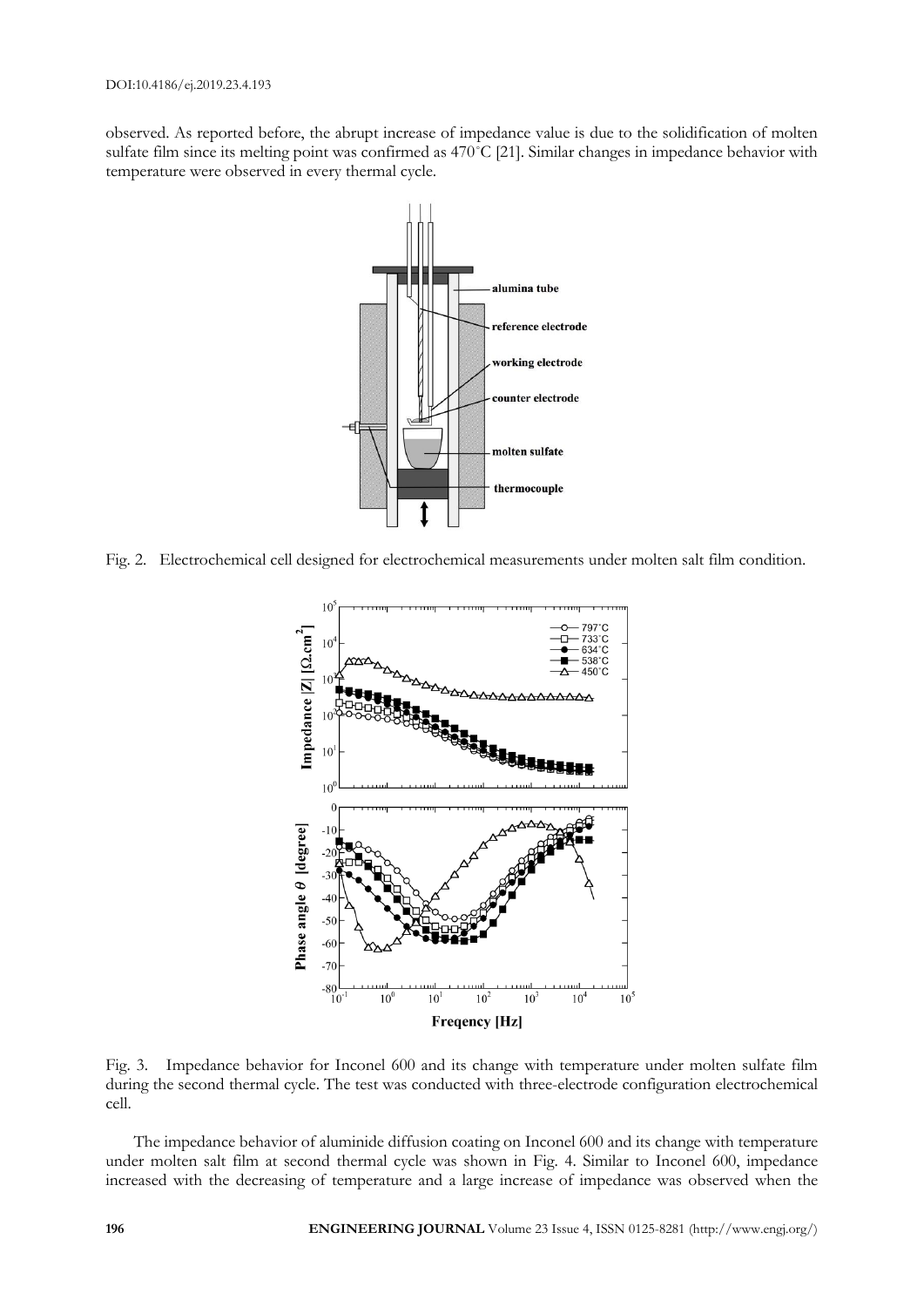temperature was lowered to 450˚C. However, different from Inconel 600, a relatively large phase shift occurred at high frequency area. The impedance at high frequency area is also higher than that of Inconel 600 and increased with the temperature shifting to lower value. Our previous studies [9, 20] on aluminide coatings confirmed that the impedance component at high frequency area represents the characteristics of aluminum oxide formed on the surface of aluminide diffusion coating. The phase shift at high frequency is due to the capacitive properties of the aluminum oxide formed on the coating surface. The higher impedance value compared to that for Inconel 600 alloy at high frequency area represents not only the solution resistance  $R_s$  but a total of  $R_s$  and the resistance of aluminum oxide film  $R_f$ . Therefore, in the case of aluminide diffusion coating, information about the electrochemical reaction (corrosion resistance Rc) and the aluminum oxide layer can be obtained at the same time by monitoring the changes in impedance at different frequency areas.



Fig. 4. Impedance behavior for aluminide diffusion coating on Inconel 600 and its change with temperature under molten sulfate film during the second thermal cycle. The test was conducted with three-electrode configuration electrochemical cell.

# 3.1.2. Monitoring of corrosion processes for Inconel 600 and aluminide coatings

In the case of Inconel 600, the impedance at low frequency represents the corrosion resistance  $R_c$  and the impedance at high frequency represents the molten film solution resistance R<sup>s</sup> according to the results of Fig.3. Therefore, by monitoring the impedance changes at different frequency areas, information about the change of corrosion resistance (low frequency), solution resistance or the change about molten salt film itself (high frequency) can be obtained. Figure 5 shows the monitoring result of corrosion process for Inconel 600 during 6 thermal cycles under molten sulfate film. Every thermal cycle started from 800˚C. In every thermal cycle, corrosion resistance  $R_c$  kept on increasing gradually with the dropping of temperature. There was an abrupt increase of the corrosion resistance  $R_c$  when the temperature was lower than 470°C. On the other hand, solution resistance  $R_s$  remained almost constant within the temperature range from 800°C to 470°C. However, when temperature shifted to a value lower than  $470^{\circ}$ C, a big increase of R<sub>s</sub> was observed. When temperature started to increase, R<sub>s</sub> began to decrease greatly and became the same order of value finally as that before the abrupt increase. Same phenomenon occurred in every thermal cycle. As mentioned in the experimental, the melting point for the mixture of sulfate used in this study was confirmed to be 470˚C by DTA. Therefore, the abrupt increase of  $R_s$  is because the molten salt film changed from liquid state to solid state. The rapid increase of  $R_s$  is also the reason for the big increase of corrosion resistance  $R_c$  at the same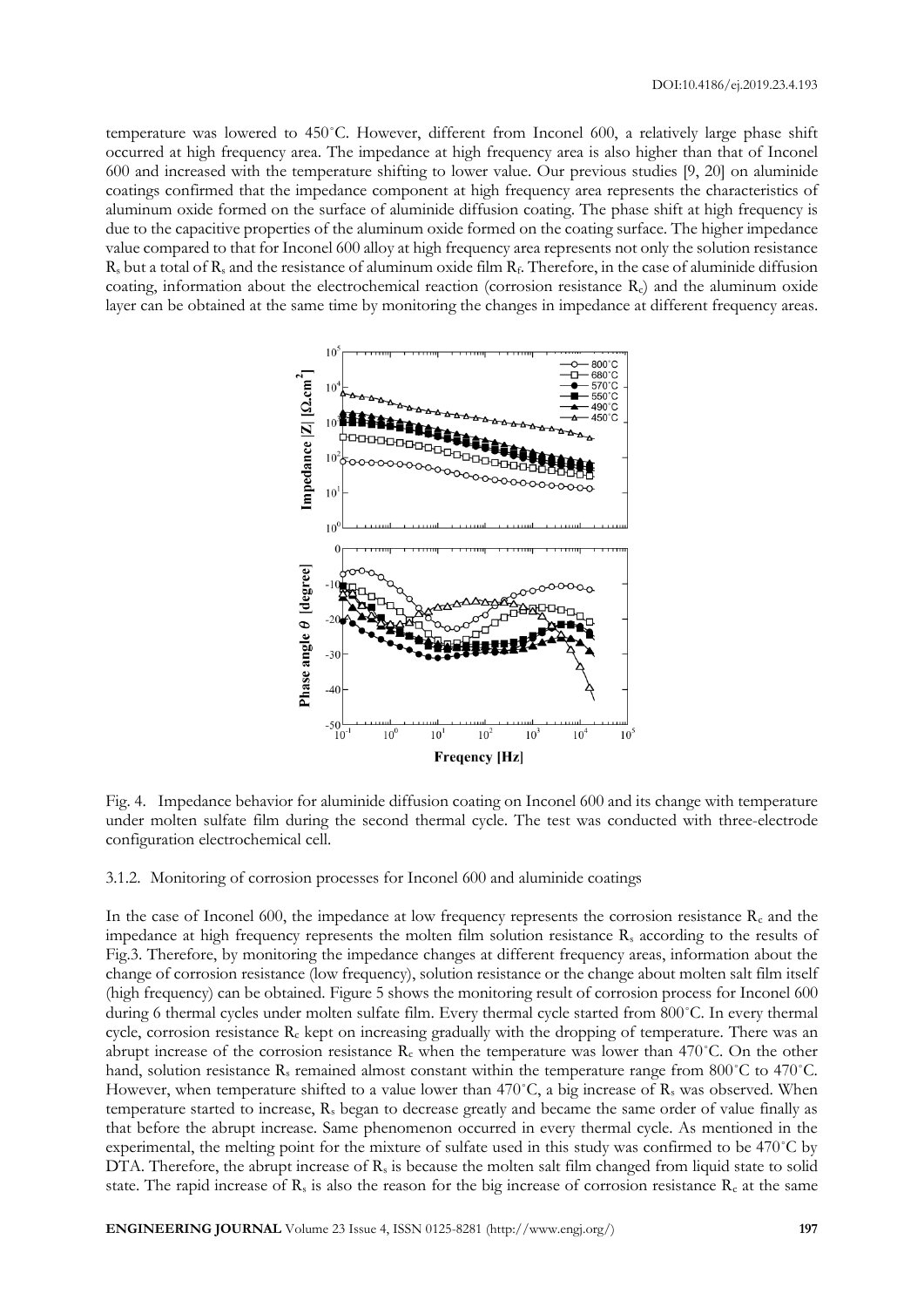temperature. Therefore, by checking both  $R_c \& R_s$  at the same time, not only corrosion resistance but also the information about molten salt film itself can also be obtained, which is very helpful for a better understanding about the whole degradation process.



Fig. 5. Monitoring results for Inconel 600 during 6 thermal cycles under molten sulfate film with threeelectrode configuration cell. R<sub>c</sub>: corrosion resistance, R<sub>s</sub>: solution resistance of molten sulfate film.



Fig. 6. Monitoring result for aluminide diffusion coating on Inconel 600 during 6 thermal cycles under molten sulfate film with three-electrode configuration cell. Rc: corrosion resistance, Rf: resistance of aluminum oxide layer, Rs: solution resistance of molten sulfate film.

The monitoring result for aluminide diffusion coating on Inconel 600 during 6 thermal cycles under molten sulfate film is shown in Fig. 6. Similar to the result for Inconel 600 (Fig. 5), corrosion resistance  $R_c$ increased with the decreasing of temperature and decreased with the increasing of temperature in every thermal cycle. Since the impedance value at high frequency area represents a total amount of resistance from aluminum oxide film  $R_f$  and solution resistance of molten salt  $R_s$ , mixed information was obtained from Fig. 6. During the temperature range from 800˚C to 470˚C, the relative higher value of resistance compared to that of Inconel 600 (Fig. 5) is due to the resistance of aluminum oxide film formed on coating surface. When temperature was lowered below the melting point of the molten salt, the value of  $R_f+R_s$  increased greatly, meaning the salt film changed from liquid to solid. It is also can be seen that  $R_f + R_s$  did not remained constant as Inconel 600 did (Fig. 5). It is considered that the change of impedance value with temperature at high frequency area  $(R_f+R_s)$  is due to the changing of  $R_f$  with temperature. Figure 7 shows the changes in corrosion resistance for Inconel 600 and aluminide diffusion coating with thermal cycle at 800˚C. For both Inconel 600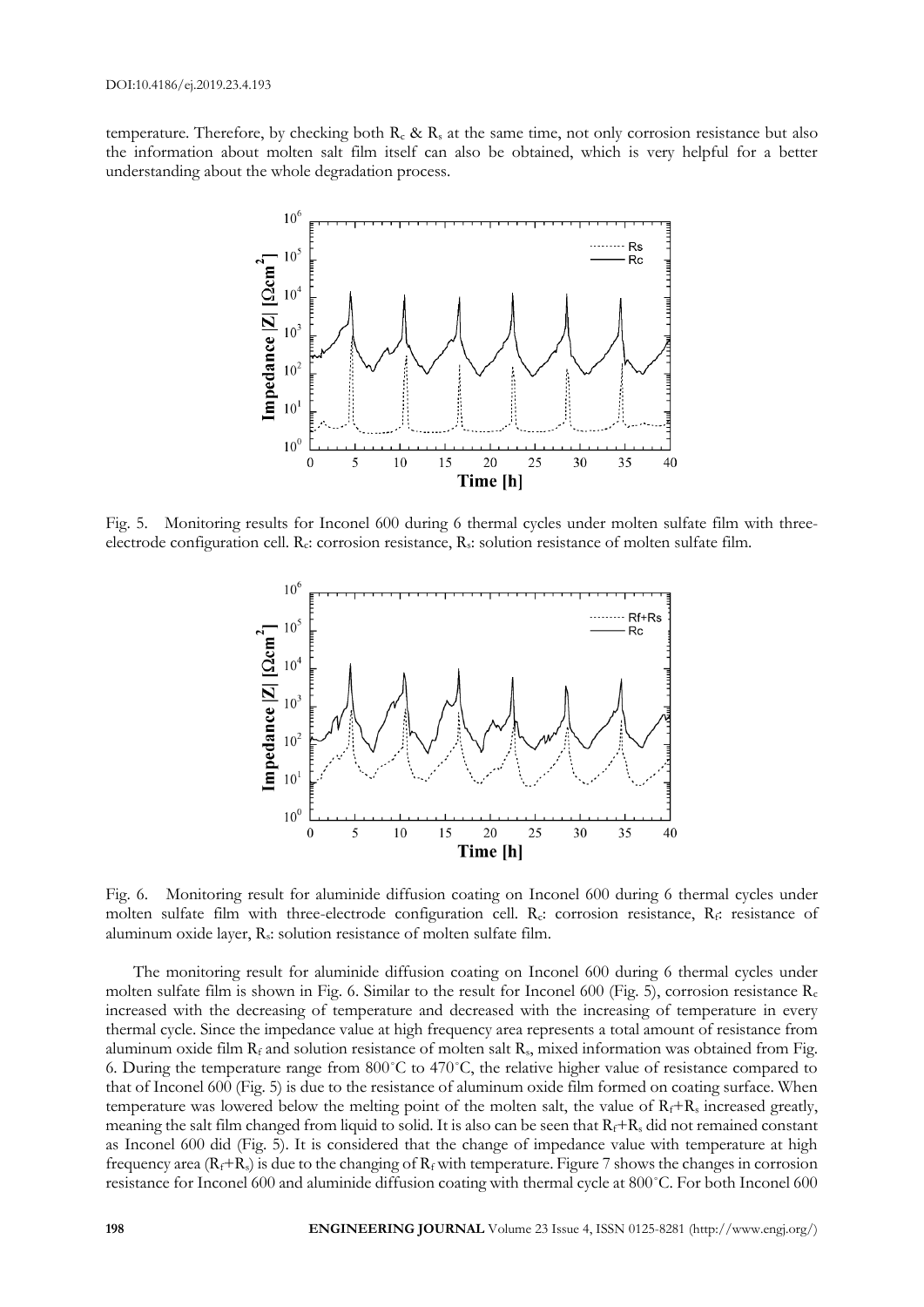and aluminide diffusion coating, corrosion resistance decreased slightly at first thermal cycle and then remained constant during the other 5 thermal cycles. From the above results, it is concluded that the degradation process for Inconel 600 and aluminide diffusion coating was successfully monitored and the specially designed three-electrode electrochemical cell by us is stable enough for evaluating hot corrosion process under molten salt film with up to 6 thermal cycles.



Fig. 7. Changes in corrosion resistance Rc at 800˚C during 6 thermal cycles test for Inconel 600 and aluminide coating under molten sulfate film. The test was conducted with three-electrode configuration.

# **3.2. Results with Two-electrode Configuration**

The electrochemical cell with three-electrode configuration which was designed by us has been played an important role for evaluating and monitoring the degradation processes of alloys and protective coatings under molten salt film conditions. It also showed the possibility and some credibility even under molten salt film with thermal cyclic conditions. However, it is difficult to use it under more aggressive thermal conditions because the weakness of ceramic tube used for reference electrode and the deformation of whole electrode setting due to the different thermal expansion that every electrode has. In order to improve the electrochemical cell to be more suitable for measurements under molten salt with more severe thermal cycles, two-electrode configuration electrochemical sell was designed and applied to monitoring the corrosion process of Inconel 600 and aluminide diffusion coating under molten sulfate film with 6 thermal cycles.

### 3.2.1. Impedance behaviors of Inconel 600 and aluminide coatings

Figure 8 and Figure 9 show the impedance behaviors and their changes for Inconel 600 and aluminide diffusion coating under molten sulfate film at second thermal cycle, respectively. It can be seen that similar results were obtained compared to those obtained with three-electrode configuration. It means that under molten sulfate film with thermal cycle, two-electrode configuration is applicable to electrochemical impedance measurement and can give the same correct information about impedance behavior as threeelectrode configuration did.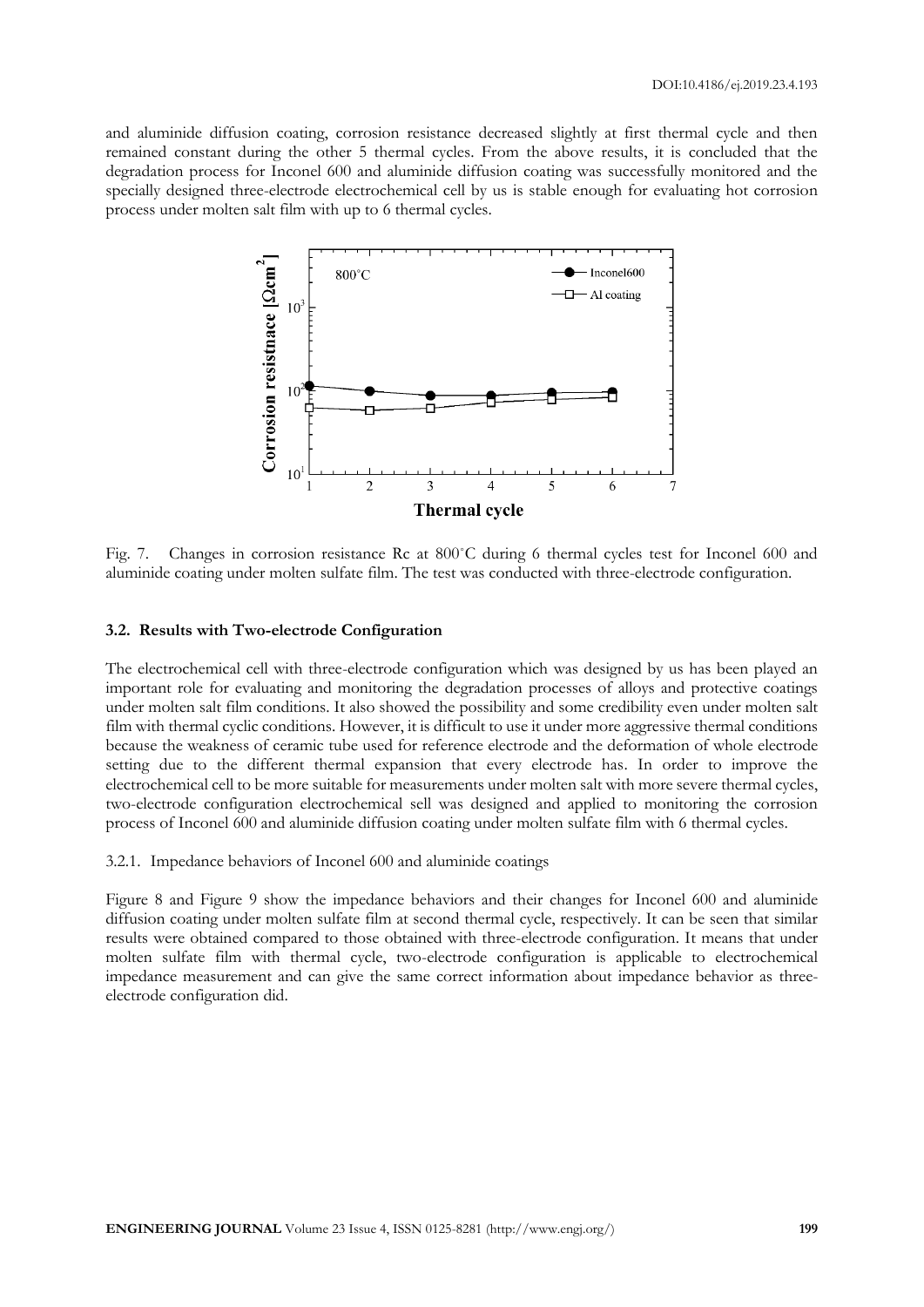

Fig. 8. Impedance behavior for Inconel 600 and its change with temperature under molten sulfate film during the second thermal cycle. The test was conducted with two-electrode configuration electrochemical cell.



Fig. 9. Impedance behavior for aluminide diffusion coating on Inconel 600 and its change with temperature under molten sulfate film during the second thermal cycle. The test was conducted with twoelectrode configuration electrochemical cell.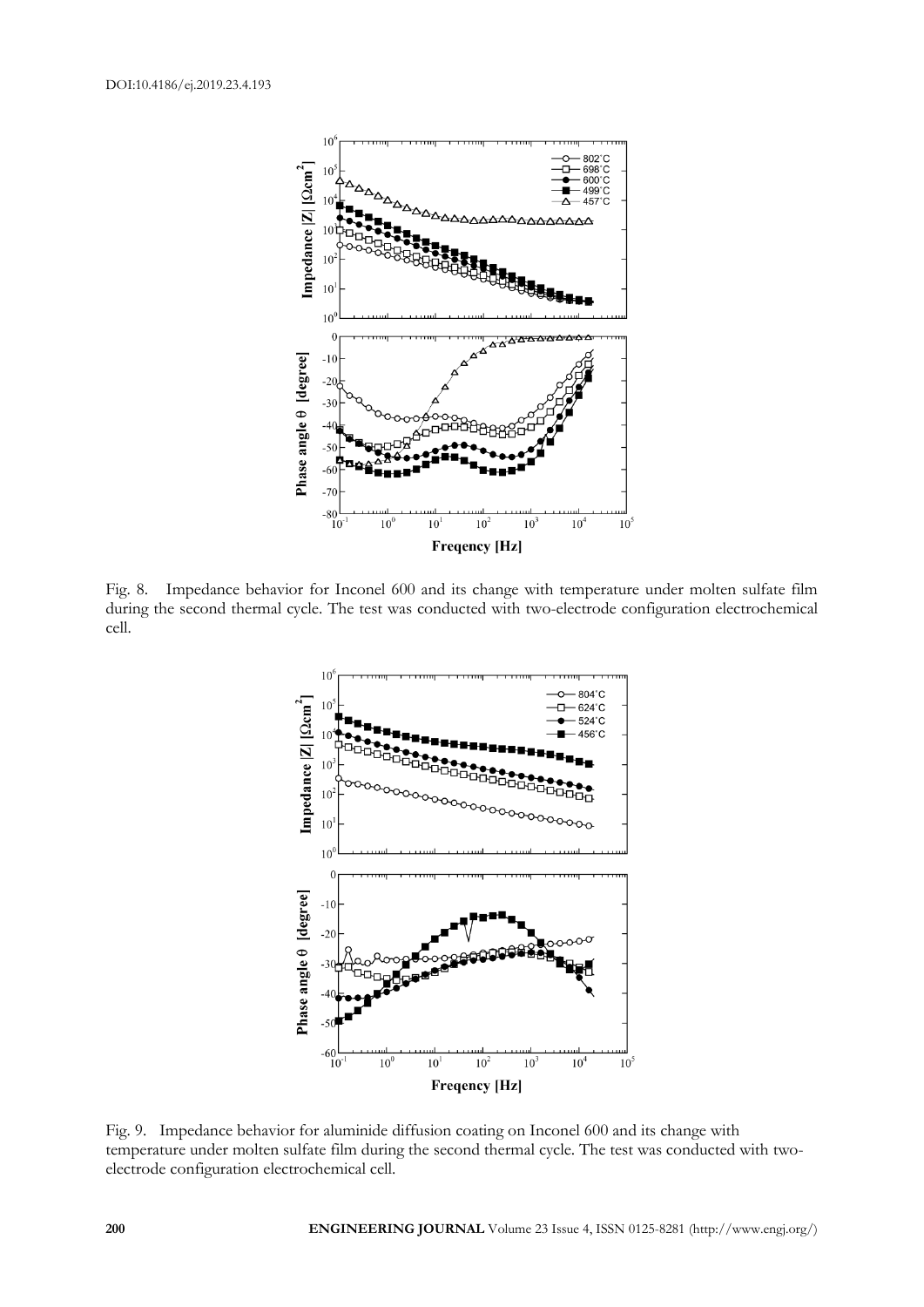#### 3.2.2. Monitoring of corrosion processes for Inconel 600 and aluminide coatings

Figure 10 and Figure 11 show the monitoring results for Inconel 600 and aluminide diffusion coating, respectively. During 6 thermal cycles, the monitoring results with two-electrode configuration correlated well with the results obtained by using three-electrode configuration (Fig. 5, Fig. 6), indicating two-electrode configuration electrochemical cell is qualified for electrochemical impedance tests under molten sulfate film with thermal cycles. In the case of Inconel 600, it can be seen that solution resistance of molten sulfate film kept in a more constant temperature-independent value compared to that obtained with three-electrode configuration when the molten sulfate film was in a liquid state (above  $470^{\circ}$ C). It is considered that this difference for  $R_s$  changing is due the difference of geometric shape between three-electrode configuration and two-electrode configuration. The later has a more uniform molten sulfate film layer formed between electrodes and bigger contact area.



Fig. 10. Monitoring results for Inconel 600 during 6 thermal cycles under molten sulfate film with twoelectrode configuration cell. Rc: corrosion resistance, Rs: solution resistance of molten sulfate film.

For aluminide diffusion coating (Fig. 11), corrosion resistance  $R_c$  and the state of surface aluminum oxide layer  $R_f$  did not change regularly with temperature in first thermal cycle. The reason for it is considered due to the formation and some local crackdown of aluminum oxide layer during the initial stage of electrochemical impedance measurement. With the aluminum oxide layer become stable, the irregular change of impedance disappeared after first thermal cycle.



Fig. 11. Monitoring result for aluminide diffusion coating on Inconel 600 during 6 thermal cycles under molten sulfate film with two-electrode configuration cell.  $R_c$ : corrosion resistance,  $R_f$ : resistance of aluminum oxide layer,  $R_s$ : solution resistance of molten sulfate film.

**ENGINEERING JOURNAL** Volume 23 Issue 4, ISSN 0125-8281 (http://www.engj.org/) **201**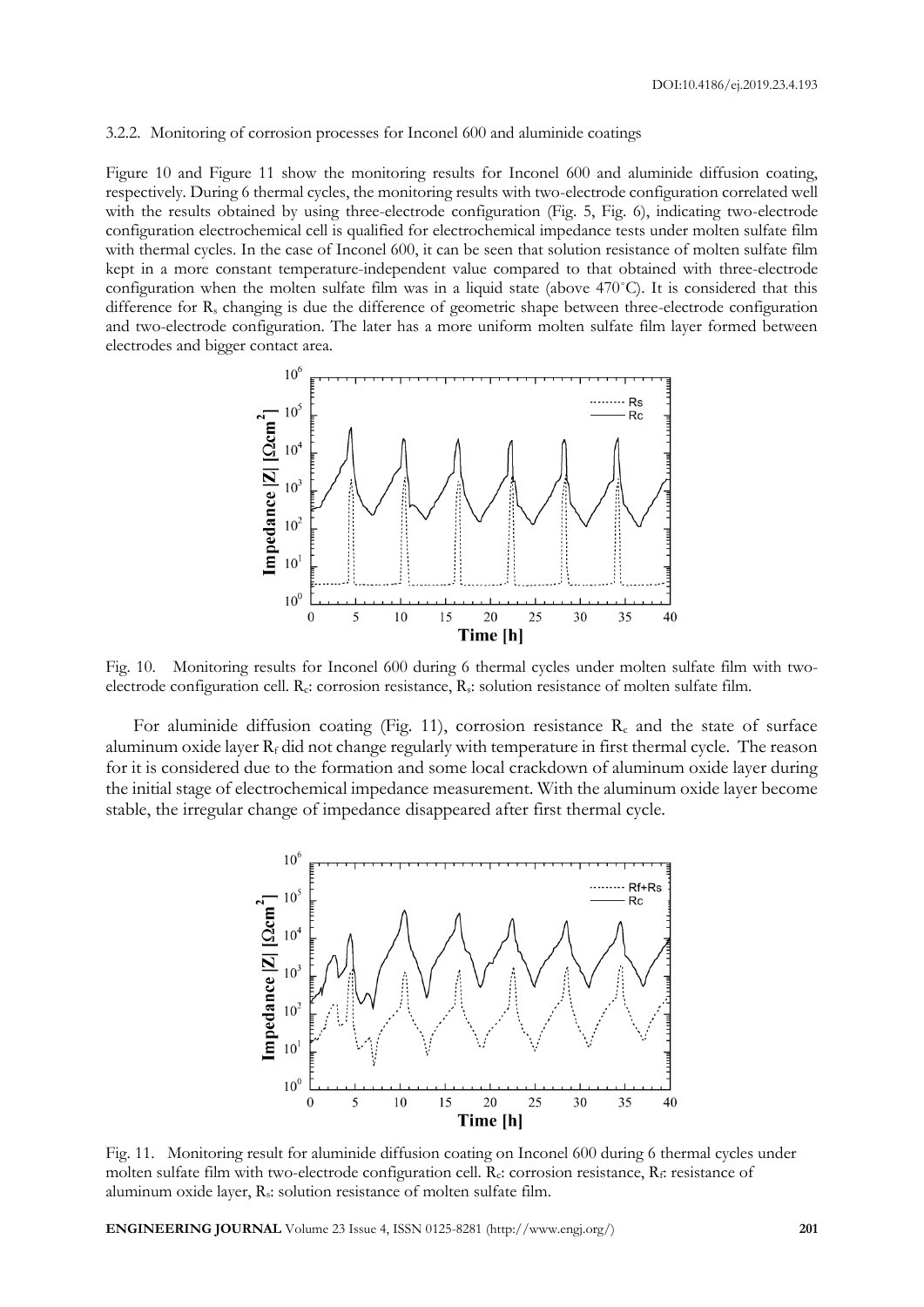#### **3.3. Monitoring Results for Nickel with Two-electrode Configuration**

Another advantage for two-electrode configuration electrochemical cell is that it is suitable for more materials with different corrosion resistance and mechanical properties. One typical material for proving this advantage is nickel. The mechanical property of nickel is not very good at high temperature. Recrystallization and the increasing of grain size at temperature over 700˚C can lower the strength of nickel. The corrosion resistance of nickel in molten sulfate is also not good because the eutectic mixture of nickel and nickel sulfide has a melting point lower than 800˚C. In the case of three-electrode configuration electrochemical cell designed by us, it needs the working sample strong enough to handle the tension between reference electrode and working sample (Fig. 2) in order to let reference electrode and working electrode get contacted to each other. Therefore, the monitoring of degradation process of nickel under molten sulfate film with thermal cycles was conducted for the first time by using two-electrode configuration electrochemical cell which is thought to be able to solve the above problem. The upper limit temperature for thermal cycle is changed from 800˚C to 700˚C for getting better and stable information from electrochemical impedance measurements.

Figure 12 shows impedance behavior and its changes with temperature for nickel under molten sulfate film at second thermal cycle. Compared to the result for Inconel 600, similar single time constant impedance behavior was observed but the impedance value was lower than that of Inconel 600 at same temperature. Monitoring results under 6 thermal cycles is shown in Fig. 13. It can be seen that in every thermal cycle, corrosion resistance  $R_c$  changed with the changing of temperature while solution resistance did not change greatly with temperature when it is above 470˚C. After 6 thermal cycles, it was found by surface observation that nickel oxide layer was formed on the surface but no obvious corrosion or nickel sulfide was confirmed. The changes of corrosion resistance  $R_c$  for Inconel 600, aluminide diffusion coating and nickel at 700°C during 6 thermal cycle under molten sulfate film are shown in Fig. 14. Compared to nickel, aluminide diffusion coating and Inconel 600 showed relatively higher corrosion resistance, which is well correlated with the previous reports. From the above results, it is concluded that two-electrode configuration is more applicable and suitable for monitoring the degradation process of metallic materials under molten sulfate film with thermal cycles.



Fig. 12. Impedance behavior for nickel and its change with temperature under molten sulfate film during the second thermal cycle. The test was conducted with two-electrode configuration electrochemical cell.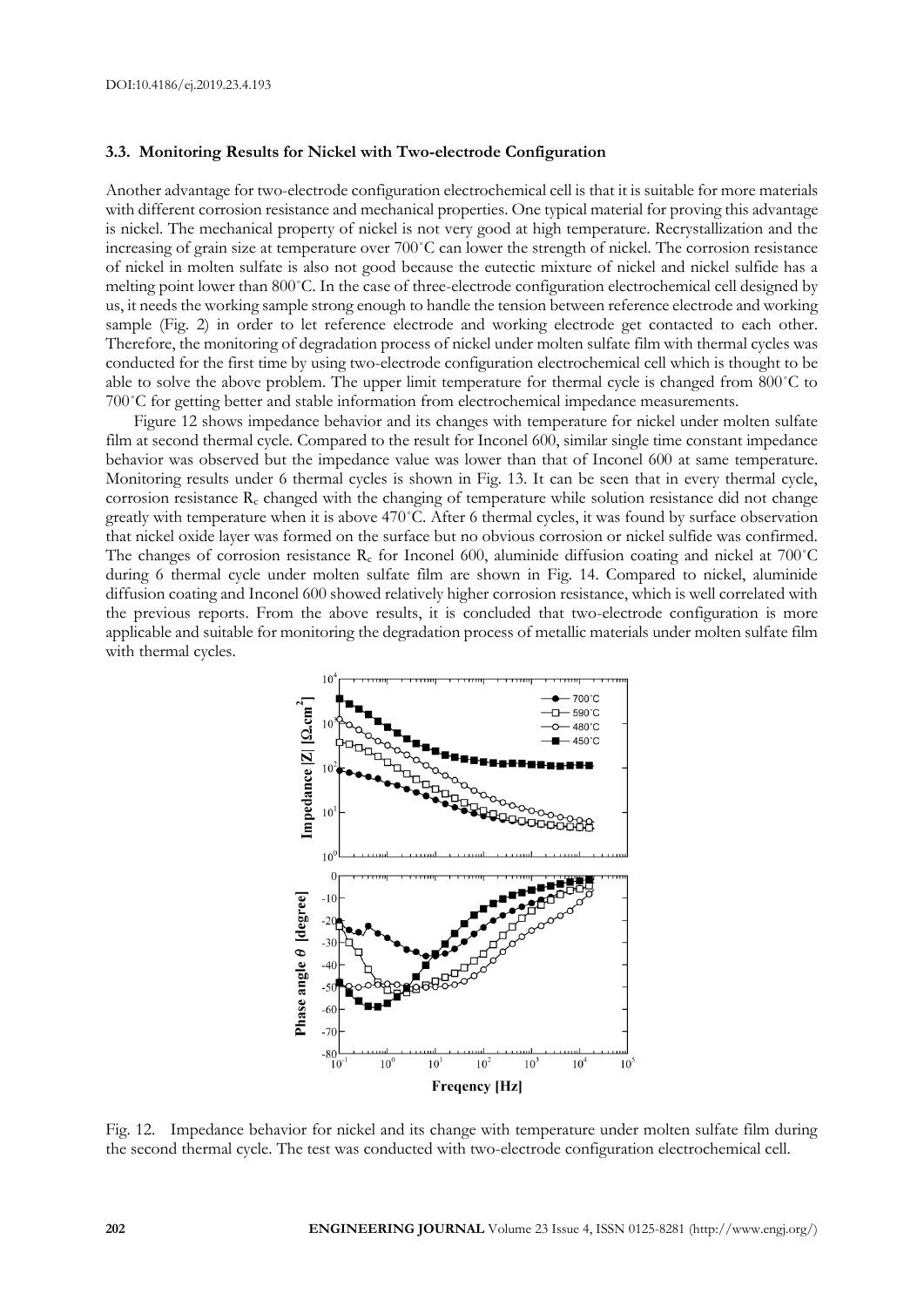

Fig. 13. Monitoring results for Inconel 600 during 6 thermal cycles under molten sulfate film with twoelectrode configuration cell. Rc: corrosion resistance, Rs: solution resistance of molten sulfate film.



Fig. 14. Changes in corrosion resistance Rc at 700˚C during 6 thermal cycles test for nickel, Inconel 600 and aluminide coating under molten sulfate film. The test was conducted with two-electrode configuration.

# **4. Conclusions**

With specially designed electrochemical cells, the corrosion processes of Inconel 600, nickel and aluminide coatings under molten sulfate film with up to 6 thermal cycles have been successfully monitored. Both Inconel600 and aluminide coatings showed excellent and stable corrosion resistance under molten sulfate film with 6 thermal cycles. For aluminide coatings, information about surface aluminum oxide film was obtained from the impedance at high frequency area. Information about molten sulfate film was also monitored. Two-electrode configuration electrochemical cell was found to be applicable and the obtained information reflected the corrosion process same as three-electrode configuration. Two-electrode configuration is considered to be more suitable and promising for monitoring corrosion process under molten salt film with more aggressive thermal cycling conditions.

## **References**

[1] J. Stringer, "Hot corrosion of high-temperature alloys," *Annual Review of Materials Science*, vol. 7, pp. 477- 509, Aug. 1977.